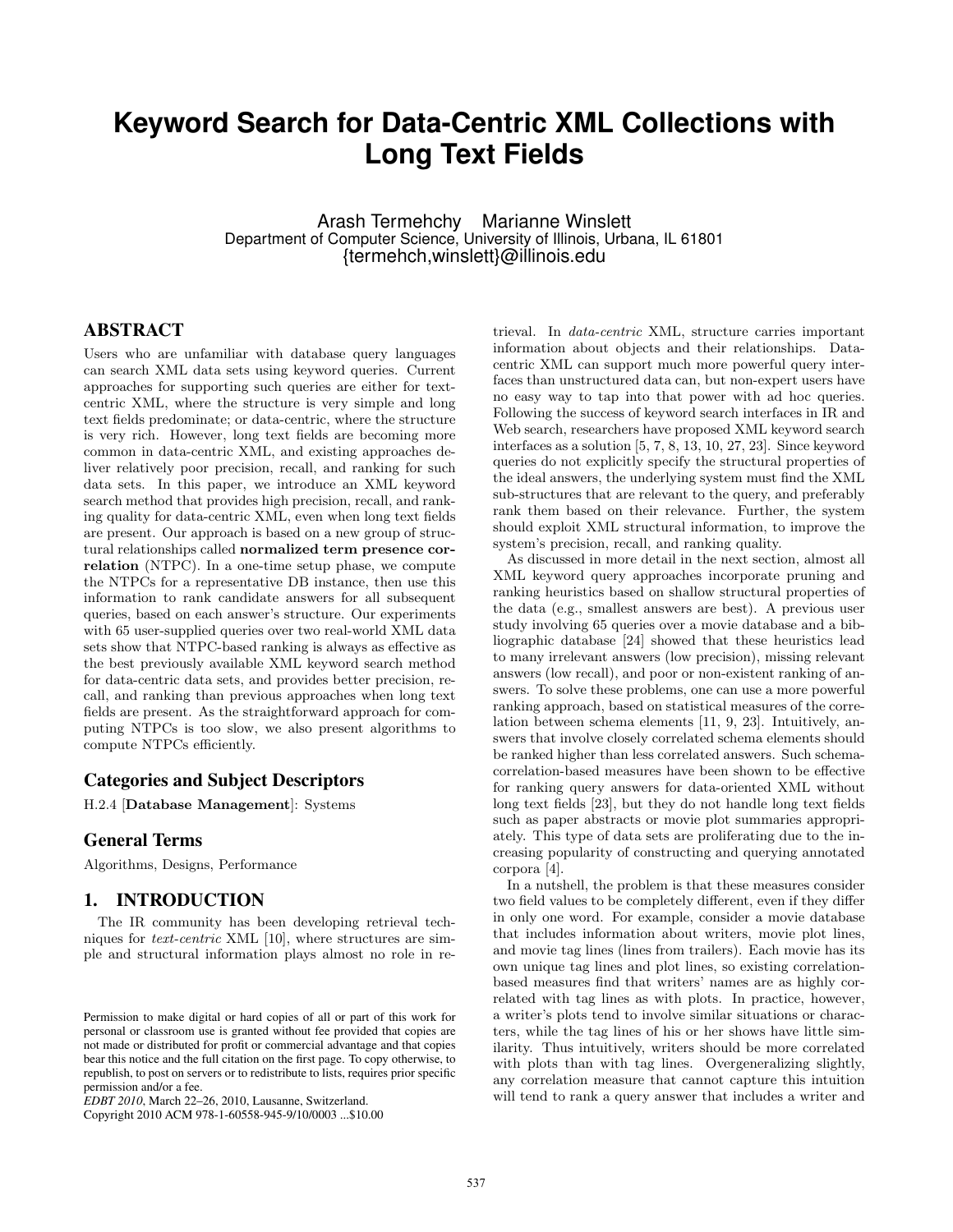a phrase from a tag line higher than an answer including a writer and a phrase from a plot line, which is undesirable in practice.

To address this problem, we introduce term based correlation measures as an effective way to capture our intuition about correlations between similar pieces of text, while at the same time exploiting all other available structural information in an XML database. Our contributions:

- We introduce a particular form of term based correlation called normalized term presence correlation (NTPC) and show how to incorporate NTPC into an XML query system. We show how to perform a onetime computation of NTPCs for schema elements, using a populated database instance. For all subsequent queries, the precomputed NTPCs are used to rank candidate answers based on their structure. NTPCs only need to be recomputed if structural changes introduce a new type of schema element. We also show how to combine NTPCs with traditional IR ranking methods, so that query answer rankings consider both content and structure.
- Through an extensive user study with two real-world data sets, we show that the precision, recall, and ranking quality of a NTPC-based approach to query answering is always at least as high that of as seven other previously proposed approaches to XML keyword search. We also show that NTPC provides better ranking than previous approaches when the database includes long fields.
- The straightforward approach to computing NTPCs is prohibitively slow for large data sets. We present novel optimizations that allow NTPCs to be computed for .5- 1.1 GB data sets in .5-2.5 days, which is reasonable for a one-time setup cost.

In the reminder of the paper, Section 2 discusses current XML keyword search systems. Section 3 defines NTPC. Section 4 presents optimization techniques and algorithms for computing NTPC. Section 5 describes our query system, Section 6 presents empirical results, and Section 7 concludes the paper.

# 2. MOTIVATION

# 2.1 XML Patterns

We model an XML DB as a tree  $T = (r, V, E, L, C, D)$ , where V is the set of nodes in the tree,  $r \in V$  is the root, E is the set of parent-child edges between members of V,  $C \subset V$ is a subset of the leaf nodes of the tree called content nodes, L assigns a label to each member of  $V - C$ , and D assigns a data value (e.g., a string) to each content node. We assume no node has both leaf and non-leaf children, and each node has at most one leaf child; other settings can easily be transformed to this one. We also ignore all non-content leaf nodes, as they do not affect rankings. Each node can be identified by its path from the root; e.g., node 5 in Figure 1 has path bib paper title. Each subtree  $S = (r_S, V_S, E_S, L_S, C_S, D_S)$  of T is a tree such that  $V_S \subseteq V$ ,  $E_S \subseteq E$ ,  $L_S \subseteq L$ , and  $C_S \subseteq C$ . A keyword query is a sequence  $Q = t_1 \cdots t_q$  of terms. A subtree  $S$  is a *candidate answer* to  $Q$  iff its content nodes contain at least one instance of each term in Q. The root of a candidate answer is the lowest common ancestor (LCA) of its content nodes [19]. When no confusion is possible, we identify a candidate answer by its root's node number.



Figure 1: DBLP database fragment



Figure 2: DBLP database fragment

Consider the depth-first traversal of a tree, where we visit the children of a node in the alphabetic order of their labels. Each time we visit a node, we output its number (or content); each time we move up one level in the tree, we output -1. The result is the unique prefix string for that tree [28]. For instance, the prefix string for the subtree rooted at node 4 in Fig. 1 is 4 11 MIT -1 -1 12 Miller -1 -1. Trees  $T_1$  and  $T_2$ are label isomorphic if the nodes of  $T_1$  can be mapped to the nodes of  $T_2$  in such a way that node labels are preserved and the edges of  $T_1$  are mapped to the edges of  $T_2$ . A pattern concisely represents a maximal set of isomorphic trees (its instances) [23]. The pattern can be obtained from any member of the set, by replacing each node number in its prefix string by the corresponding label. For instance, pattern bib paper title  $-1$  -1 corresponds to trees 1 2 5  $-1$  -1 and 1 3  $8 - 1 - 1$  in Fig. 1. The **value** of a subtree (if it exists) is the content associated with its leaves. For example, the value of 1 2 5 -1 6 -1 -1 in Fig. 1 is ("XML Integration", "VLDB"). The values of a pattern are all the values of its instances.

#### 2.2 The State of the Art

The consensus in XML keyword search is that the best answers are the most specific subtrees containing the query terms  $[5, 7, 8, 13, 14, 27]$ . The specificity of a subtree depends on the strength of the relationship between its nodes.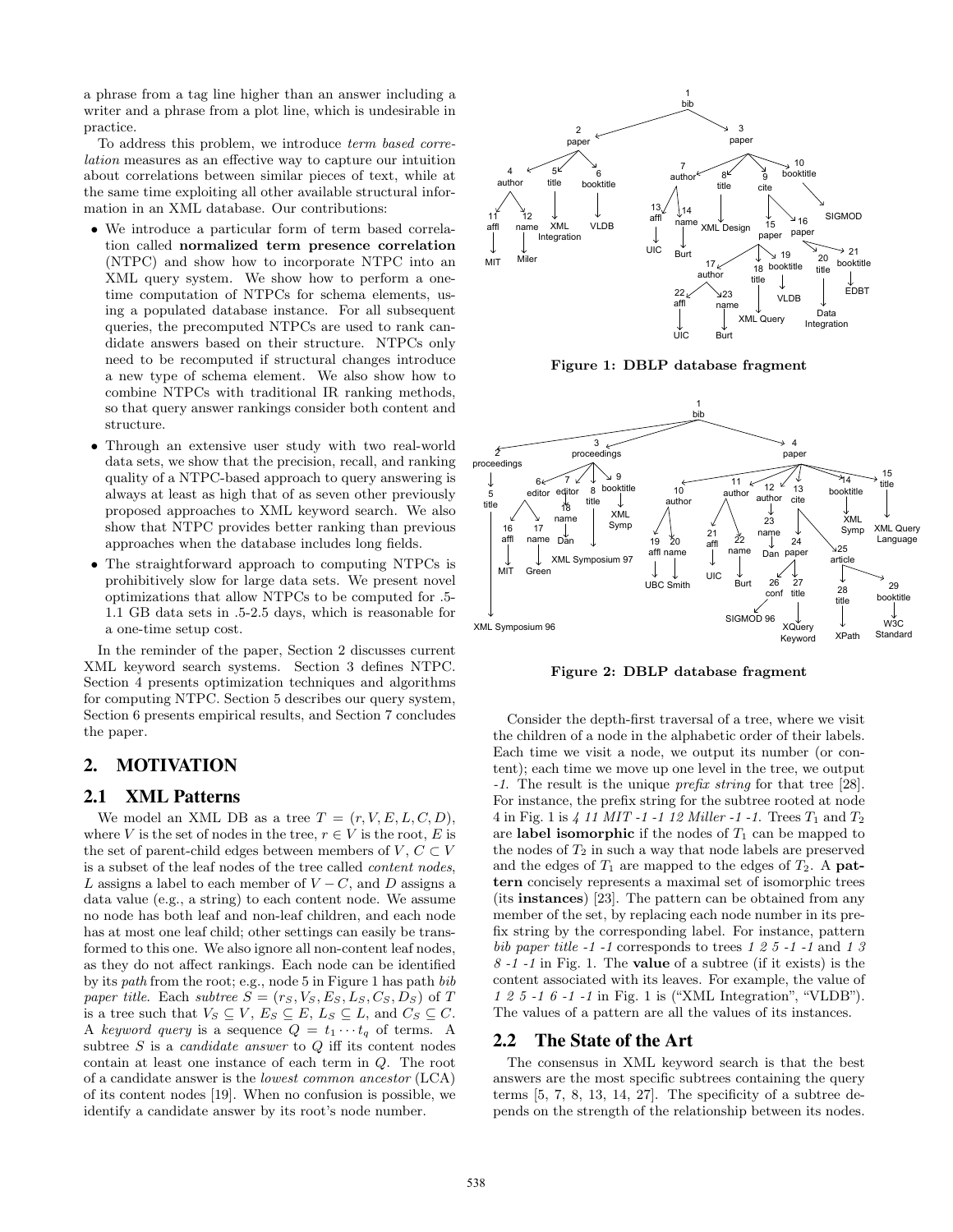For instance, if two nodes merely belong to the same bibliography, such as titles of two different papers, then the user will not gain any insight from seeing them together in an answer. If the nodes belong to the same paper, such as the paper's title and author, the user will surely benefit from seeing them together. If the nodes represent titles of two different papers cited by one paper, the answer might be slightly helpful.

The baseline approach for XML keyword search returns every candidate answer  $([19]$ , with modest refinements in  $[8]$ ). For instance, consider the DBLP fragment from www.informatik. uni-trier.de/ley/db in Fig. 1. The answer to query Integration Miller is (rooted at) node 2. The baseline approach has perfect recall but very low precision. For example, for query  $Q_1$  = Integration EDBT, the baseline approach returns the desired answer of node 16, but also the unhelpful root node. In  $Q_2 = Integration$  VLDB for Fig. 1, candidate answers nodes 9 and 1 are not very helpful. The node 9 tree contains two otherwise-unrelated papers cited by the same paper, and the node 1 tree contains otherwise-unrelated papers in the same bibliography. A good approach should rank them below helpful answers, or omit them.

Current approaches to XML keyword search fall into several categories. The first category uses shallow structural heuristics to filter out irrelevant answers [27, 21, 15, 14, 13]. For instance, SLCA [27] eliminates candidate LCAs that are ancestors of any other candidate LCA. SLCA implicitly assumes that candidate answers deep in the XML tree are more relevant to the query than answers high up in the tree. For  $Q_1$  in Fig. 1, SLCA does not return node 1, but SLCA does return node 9 for  $Q_2$ . Since SLCA does not rank its answers, the user gets a mix of unhelpful and desirable answers. Since SLCA filters out some candidate answers, its recall is less than the baseline approach. For instance, for query  $Q_3 = XML$  Burt, nodes 3 and 15 are desirable; but node 3 is an ancestor of node 15, so node 3 will not be returned. MSLCA and MaxMatch use heuristics similar to SLCA's [21, 15], and share SLCA's deficiencies.

VLCA [13] eliminates candidate answers where two nonleaf nodes have the same label. The idea is that non-leaf nodes are instances of the same entity type if they have duplicate labels (DLs), and there is no interesting relationship between entities of the same type. We refer to this heuristic as DL. For instance, the subtree rooted at node 9 does not represent a meaningful relationship between nodes 19 and 20, because they have the same label and type. Therefore, node 9 should not be an answer to  $Q_2$ .

DL is not an ideal way to detect nodes of similar type. For example, nodes *article* and *paper* in Fig. 2 have different names but represent similar objects. As a result, for the query  $Q_4 = SIGMOD$  XPath, DL returns node 11, which is undesirable. DL cannot detect uninteresting relationships between nodes of different types, either; it does not filter out node 1 for query  $Q_5 = UBC$  Green in Fig. 2. Further, sometimes there *are* meaningful relationships between similar nodes, even in a DB with few entity types. For example, DL does not return any answer for *Smith Burt* in Fig. 2, as it filters out node 4. Like SLCA, VLCA does not rank its candidate answers. MLCA [14] uses a quite similar approach. A more detailed comparison of the methods in this group can be found elsewhere [24].

The second category of XML keyword search approaches combines IR-based techniques with the aforementioned structural heuristics to rank candidate answers [5, 1]. XSearch [5] filters out candidate answers using DL heuristics and ranks the remainder using their TF/IDF score and the number of nodes they contain (their size). However, size is an unreliable predictor of relevance. Consider query SIGMOD VLDB for Fig. 1. The answers rooted at nodes 1 and 3 have the same size, but only the one at node 3 is relevant. TF/IDF methods do not consider XML structure, so they cannot remedy this deficiency or the issues with DL.

XReal [1] filters out entity types that do not contain many of the query terms. Then it ranks subtrees higher if they and their entities' types have more of the query terms. For instance, DBLP has few books about Data Mining, so XReal filters out all book entities when answering the query Data Mining Han – even Han's textbook. XReal does not consider the relationship between nodes of a subtree when it ranks its answers, so irrelevant subtrees can be ranked very high. For query SIGMOD 1997, XReal ranks the subtree rooted at node 4 in Fig. 2 higher than the 1997 papers with booktitle SIGMOD. This is because SIGMOD occurs very frequently in subtrees rooted at cite. Even if we ignore the importance of the cite entity type in XReal ranking, XReal still ranks papers published in 1997 below papers that cite multiple articles and papers published in 1997. Generally, IR ranking techniques do not exploit XML's structural properties.

XRank [7] finds LCAs using a modified baseline approach, and uses a PageRank-based approach to rank subtrees. It has the same precision problems as the baseline approach. Also, PageRank is effective only in certain domains and relationships and is not intended for ranking trees; e.g., all the Proceedings tags in Fig. 2 have the same PageRank.

CR [23] ranks candidate answers based on the strength of the correlation between the nodes in their patterns. Patterns with high correlation represent strong relationships. For example, consider  $Q_2$  in Fig. 1. All papers in DBLP are associated through the DBLP root, so the correlation between the values of the pattern bib paper booktitle -1 -1 paper cite paper title -1 -1 -1 -1 is very low in the full DBLP. Therefore, CR ranks candidate answers rooted at the DBLP root last, or omits them. Pattern cite paper title -1 -1 paper booktitle -1 -1 represents a more meaningful relationship, as the correlation between its values is higher than for the previous pattern. However, two papers cited by the same paper do not always have a meaningful relationship. Therefore, CR ranks the instance of this pattern rooted at node 9 low. The correlation between the values of the pattern paper title -1 booktitle -1 is higher yet, as each paper appears in only one conference. Therefore, CR ranks the candidate answer rooted at node 2 first.

The size of a pattern is not related to its correlation. For instance, bib paper title -1 -1 paper title -1 -1 and cite paper title -1 -1 paper title -1 -1 in Fig. 1 have the same size. But the correlation of the first is less than that of the second, as every two papers are connected to each other through the root of the subtree. The same goes for paper title -1 author name -1 -1 and paper booktitle -1 author name -1 -1 in Fig. 1. Since many authors publish their papers at the same conference and each title has only a few authors, the values of the first pattern are more correlated than the values of the second one.

CR computes correlations using a measure based on the concept of mutual information, called Normalized Total Correlation (NTC). CR has been combined with IR-style mea-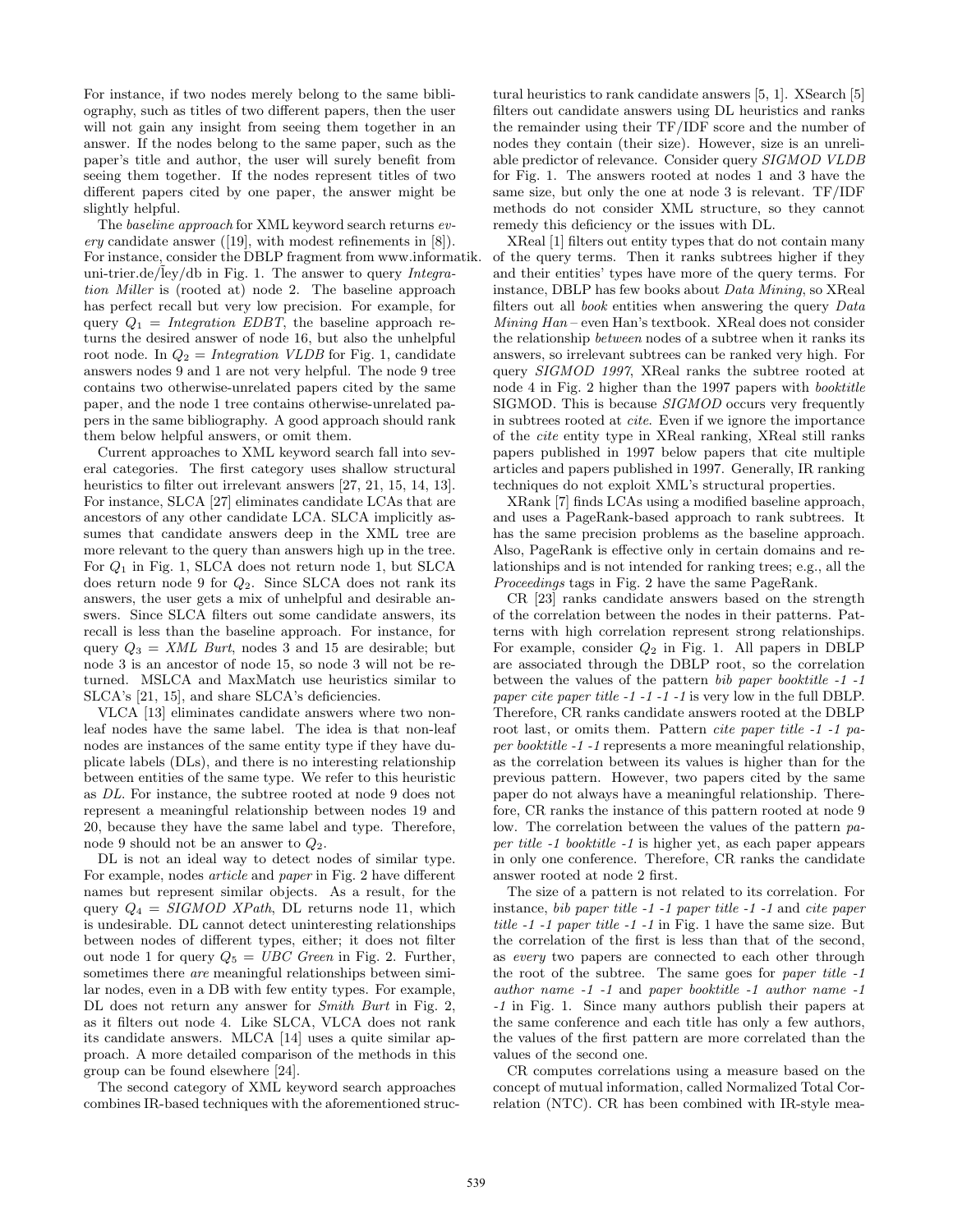

Figure 3: Citeseer database fragment



Figure 4: IMDB database fragment

sures to deliver better rankings [23]. As CR does not rely on shallow structural properties, it does not have the precision pitfalls mentioned for previous approaches. As CR does not remove candidate answers, it has better recall than the approaches that prune out answers. However, neither CR nor any of the other approaches discussed above can rank answers with long text fields well. We explore this problem in the next section.

#### 2.3 Long Text Field Issues

Consider the Citeseer fragment from citeseer.ist.psu.edu/ in Fig. 3. The best answer to query Burt Mining is rooted at node 3. Since desc is a long text field, two different papers will almost never have the same description. However, a few papers have similar titles but different authors. Thus, the NTC of the values of paper author -1 title -1 is less than that of paper author -1 desc -1, and CR inappropriately returns node 2 as the best answer.

IR-style heuristics and penalties for long fields will not solve this problem. For instance, consider the IMDB fragment from www.imdb.com in Fig. 4. Because tag lines are less indicative of a movie's content than plot lines, the best answer to query Evolution Brian is the subtree rooted at node 3. Different movies have different plot lines and tag lines. In the original IMDB, on average each movie has more plot nodes than tagline ((The famous sentences in the movies' trailers) nodes, so the NTC of movie taglines tagline -1 -1 writers write -1 -1 is 1.48 and the NTC of movie plots plot  $-1$  -1 writers write  $-1$  -1 is only 1.37. Thus, CR ranks node 2 above node 3. As the plot field is longer than the tagline field, penalizing long fields will not solve the problem.

The problem can occur for short text fields as well. Consider query XML Dan for Fig. 2. The best answer is at node 4, which gives papers about XML written by Dan. The node 3 answer should be ranked second, as it is less interesting for most users. But since each proceedings has a different title, the NTC of proceedings title -1 editor name -1 -1 is the same as the NTC of paper title -1 author name -1 -1 in this fragment. NTC does not consider the fact that the proceedings titles for nodes 2 and 3 are almost identical; if it did, the correlation of the first pattern would drop and we would get the desired ranking.

Thus, intuitively, we should consider the individual components (words) of each value when computing correlations, both for long and short fields. For instance, the words in movie tag lines are not as representative of the movie's subject as the words in its plot lines. Thus in Fig. 4, the terms in the values of the field writer are more correlated with those of plot than tagline.

Correlation mining is an active research area in data mining and databases [3, 11, 16]. But most research has focused on finding the correlations between data items themselves, rather than computing the collective correlation between their columns or nodes. Even the systems in the latter category [9, 11, 12] consider the values of each column as a whole, so we cannot apply them to our ranking problem.

## 3. TERM BASED CORRELATION

#### 3.1 Preliminaries

A root-subtree is a subtree whose root is the root of the XML DB and whose leaves are the parents of content nodes [23]. For instance, 1 2 5 -1 6 -1 -1 is a root-subtree in Fig. 1. If the root-subtree is a path, we call it a root-path. Each root-subtree contains at least one root-path. Every maximal set of isomorphic root-subtrees in a tree T corresponds to a pattern. The size of a root-subtree pattern is the number of root-path patterns it contains. From now on, the only patterns we consider are those of root-subtrees.

Definition 1.  $W(r_1:w_1,\ldots,r_n:w_n)$  is a term of rootsubtree T containing root-paths  $r_1, \ldots, r_n$ , with value  $(r_1 :$  $v_1, \ldots, r_n : v_n$ , if  $w_1, \ldots, w_n$  are non-stop words that occur in values  $v_1, \ldots, v_n$ , respectively.

The **terms** of pattern p containing root-path patterns  $(p_1, \ldots, p_n)$ are the union of the sets of terms of its instances. We write p's terms as  $W(p_1:w_1,\ldots,p_n:w_n)$ , reflecting which rootpath pattern contains which term. For instance,  $(p_1 : De$  $sign)$  is a term of the root-path pattern bib paper title  $-1$  -1 and  $p_1$ : *Design,*  $p_2$ : *SIGMOD* is a term of the root-subtree pattern  $t_1 = bib\ paper\ title\ -1\ booktitle\ -1\ -1\ in\ Fig.\ 1.$ 

Each term  $W(p_1:w_1,\ldots,p_n:w_n)$  is associated with  $2^n$ possible **events**. Each event takes the form  $E(p_1 : f(w_1), \ldots, p_n$ :  $f(w_n)$ , where each  $f(w_i)$  is either  $w_i$  or  $\bar{w}_i$ , depending on whether  $w_i$  does or does not occur in  $p_i$ .

Definition 2. The **occurrence probability** of an event  $E(p_1 : f(w_1), \ldots, p_n : f(w_n))$  for term W in a root-subtree pattern q is  $O(E) = \frac{|t(E)|}{|t(q)|}$ , where  $|t(E)|$  is the number of terms where  $p_i$  contains  $w_i$ , if  $f(w_i) = w_i$ ; or where  $p_i$  does not contain  $w_i$ , if  $f(w_i) = \bar{w}_i$   $(1 \leq i \leq n)$ .  $|t(q)|$  is the total number of terms of  $q$  in the DB.

In Fig. 1, if  $q = bib\ paper\ title\ -1\ -1\$ ,  $O(p_1 : "Design") = \frac{1}{4}$ , as this pattern has 4 terms.

Definition 3. The **presence probability** of an event  $E(p_1)$ :  $f(w_1), \ldots, p_n : f(w_n)$  for term W in a root-subtree pattern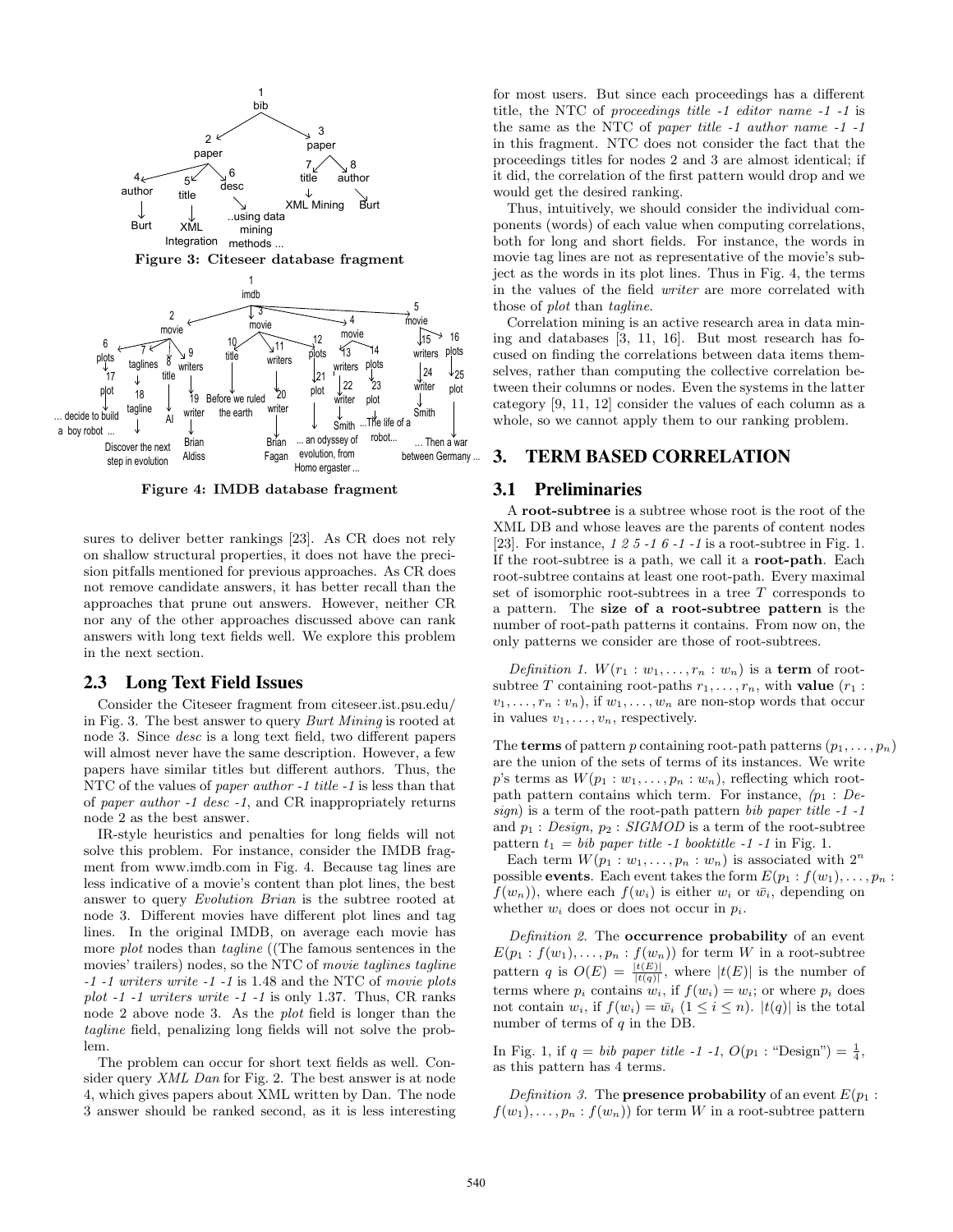q is  $P(W) = \frac{|E|}{|q|}$ , where |E| is the number of instances of q where  $p_i$  contains  $w_i$ , if  $f(w_i) = w_i$ ; or  $p_i$  does not contain  $w_i$ , if  $f(w_i) = \bar{w}_i$   $(1 \leq i \leq n)$ . |q| is the number of instances of  $q$  in the DB.

In Fig. 1, if  $q = bib\ paper\ title\ -1\ -1$ ,  $P(p_1 : Design) = \frac{1}{2}$ , as the pattern has two instances and "Design" occurs in one.

A root-subtree pattern represents the joint distribution of the root-paths it contains. For instance, the root-subtree pattern  $t_1 = bib$  paper title -1 booktitle -1 -1 represents an association between root-path patterns  $p_1 = bib\ paper\ title$  $-1$  -1 and  $p_2 = bib$  paper booktitle  $-1$  -1.

Intuitively, the entropy of a random variable indicates how predictable it is [6]. We define the entropy of term  $W$ :

Definition 4. Given term  $W$  of pattern  $p$  of size  $n$  whose events  $E_1, \ldots E_{2^n}$  have presence probability  $P(E_1), \ldots, P(E_{2^n})$ respectively, the **presence entropy** of  $p$  is

$$
H_p(W) = \sum_{1 \le i \le 2^n} P(E_i) \lg (1/P(E_i)).
$$

For instance, consider the term  $(p_1 : robot, p_2 : Aldis)$  in the pattern imdb movie plots plot -1 -1 writers writer -1 -1 -1, where  $p_1$  is *imdb* movie plots plot -1 -1 -1 and  $p_2$  is *imdb* movie writers writer  $-1$   $-1$   $-1$  in Fig 4. The term has four events. Considering only DB fragment in the figure, we can compute their presence probabilities to find the the presence entropy for the term:  $2 * 1/4 \lg(4) + 2/4 \lg(2) = 1.5$ .

The **occurrence entropy**  $H_o(W)$  of term W can be defined similarly.

Definition 5. Given the pattern p containing terms  $W_1, \ldots, W_N$ with occurrence probabilities  $O(W_1), \ldots, O(W_N)$  respectively, the **collective entropy** of  $p$  is

 $H(p) = \sum_{1 \le i \le N} O(W_i) \lg (1/O(W_i)).$ 

As opposed to the presence and occurrence entropies, collective entropy is defined over all terms of a pattern. Notice that we cannot define the collective entropy based on presence probability, as the sum of the presence probabilities of the terms of a pattern could exceed one. If the pattern has more than one path, we also call its entropy *joint entropy*, as it is defined over a joint distribution.

#### 3.2 Correlation Measures

Total correlation [25] is closely related to mutual information [6]; it measures the correlation between random variables. It is defined over random variables  $A_1, \ldots, A_n$  as

$$
I = \sum_{1 \le i \le n} H(A_i) - H(A_1, \dots, A_n).
$$
 (1)

The greater the value of  $I$ , the more correlated the variables are. If the variables are independent, the value of  $I$  will be zero. Since each  $w_i$  of term  $W(p_1:w_1,\ldots,p_n:w_n)$  is a term itself, we can extend the definition of total correlation as follows:

Definition 6. The total presence correlation (TPC) of term  $W(p_1:w_1,\ldots,p_n:w_n)$  of pattern q is:

$$
I_p(W) = \sum_{1 \le i \le n} H_p(w_i) - H_p(W).
$$
 (2)

In the same setting as the last example, the TPC of term  $(p_1: evolution, p_2: Fagan)$  is 0.61 and the TPC of term  $(p_1:$ robot,  $p_2$ : Aldiss) is 0.31. In this fragment, from the writer's name Fagan, we can predict that the movie is about evolution and vice versa. However, knowing the movie is about robot does not necessarily mean that its writer is Aldiss, so they are not as correlated as the previous term. Thus, the TPC of a term reflects the correlation between its components. In the above definition, the instances of path  $p_i$  in the DB are a superset of its instances that are subtrees of the instances of q. Thus, we compute  $H_p(w_i)$  considering only the instances of  $p_i$  that are subtrees of the instances of q. The **total occurrence correlation** (TOC) of a term can be defined similarly.

We can measure the correlation of a pattern by averaging the sum of TPCs for all terms in the pattern. However, there are many weakly correlated terms in patterns. For instance, the original IMDB has many terms in the title, tag line, or plot that are not correlated or are weakly correlated with the terms in the name of the movie writers or the terms in other fields. Such words usually have high frequency in the DB. Hence, patterns that intuitively should have different correlations may look very similar if we average over all their terms. To prevent this problem, we average over the top-k correlated terms, where  $k$  is reasonably large. If  $k$  is too small, we face the same problem, as there are always some terms that are highly correlated in most patterns. Through empirical evaluation, we found that a value of 50-100 is appropriate for a large database such as DBLP or IMDB.

TOC and TPC both measure the collective correlation of a pattern. However, their different properties make them appropriate for different applications. Consider the term  $W(p_1 : w_1, p_2 : w_2)$  in pattern q, where the values of  $p_2$ are relatively long. With TOC,  $w_1$  is associated with many terms in  $p_2$  where one of them is  $w_2$ . Thus, TOC finds the term W to be relatively weakly correlated. Since TPC views the presence of the components of the term W in an instance of  $p$  as an association between them, TPC gives  $W$  a higher correlation. As mentioned before, a good correlation measure must work equally well for long and short fields. Hence, we choose TPC for our application, keyword search.

Among patterns of size 1, those with more variety are more helpful for users. For instance, in Fig. 1, *title* is more helpful for most users and queries than *booktitle*. Thus if both match the input query, the system should rank title first. Since the terms of highly repetitive fields such as booktitle are quite evenly distributed in the database and there are so few of them, averaging over their top-k entropies returns a relatively high value that does not reflect the true variety of their information. Therefore, we use collective entropy from Definition 5 to rank patterns of size one.

Since users prefer smaller patterns, we penalize larger patterns in the final formula for TPC:

$$
NTPC(W) = g(n) \times \frac{TPC(W)}{H(W)}, n > 1.
$$
 (3)

 $g(n)$  is a function that penalizes larger patterns;  $g(n)$  =  $n^2/(n-1)^2$  performs well in practice [23]. Exploring options for  $q(n)$  is an interesting area for future work.

The values of NTPC and collective entropy for all patterns in the DB should be computed in a separate phase before the first queries are submitted to the system. If the DB does not undergo drastic structural changes that introduce new node types and patterns, this computation need never be repeated. For example, the tightness of the relationship between paper titles and their authors will not change, no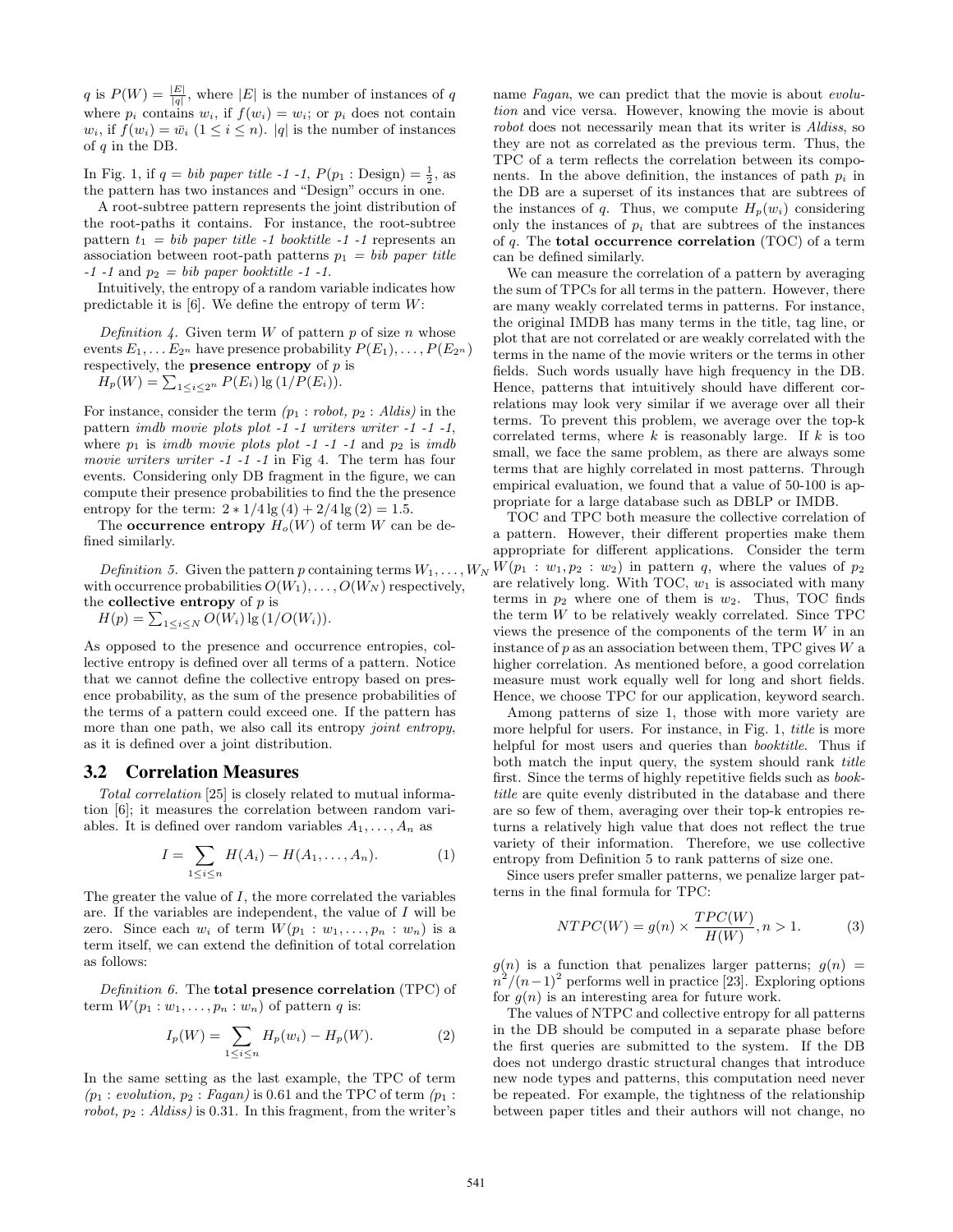matter how many years go by or new conferences are introduced. However, if a new field paper-body is introduced, we must compute the NTPCs for candidate answers that include that new field.

To answer a query, we find all candidate answers and their associated patterns, and look up those patterns in a table of precomputed NTPCs. We rank answers according to their NTPC values. We choose to omit answers with zero NTPC, as they are especially irrelevant.

NTPC-based ranking successfully handles all the examples described earlier. For instance, the NTPC of proceedings title -1 editor name -1 -1 in the full DBLP is 1.41, and the NTPC of paper title -1 author name -1 -1 is 1.73. In the full IMDB, the NTPC of movie taglines tagline -1 -1 writers write  $-1$   $-1$  is 1.25, while the NTPC of movie plots plot  $-1$ -1 writers write -1 -1 is 1.49. Section 6 contains a detailed evaluation of the effectiveness of NTPC-based ranking.

# 4. COMPUTING NTPC

#### 4.1 Optimization Techniques

Researchers have experimented with techniques for efficiently computing correlations. Unfortunately, these techniques rely on domain characteristics that are not applicable for keyword search over XML with long fields. For example, in keyword search, many strongly correlated terms are not frequent, so we cannot consider only frequent terms [3]. For keyword search, the minimum interesting value of NTPC is too small for it to be helpful as a cutoff during correlation computation [18]. Nor is the number of distinct values for a field necessarily much less than its total number of values, which would allow us to use sampling [9]. Nor can we adopt the techniques for precomputing NTC quickly [23], as NTC computes the correlation for entire values, not for the terms of a pattern. However, as in [23], we can assume that the maximum number of keywords in a query is relatively low (2.5 on average according to IR studies [26]). Thus, the size of the patterns we seek does have a domain-dependent upper bound MCAS (maximum candidate answer size). For instance, empirical studies suggest that 4 is a reasonable MCAS value for bibliographic DBs [23].

The following lemma reduces the number of patterns for which we must compute NTPC. We call two events presence independent if their presence probabilities are independent of one another.

LEMMA 1. Consider the term  $W(p_1 : w_1, \ldots, p_n : w_n)$ ,  $n > 1$ , of the pattern q, with events  $E(p_1 : f(w_1), \ldots, p_n)$ :  $f(w_n)$ . If the root of q is the DB root, then all components  $p_1 : f(w_1), \ldots, p_n : f(w_n)$  are presence independent.

PROOF. We show the property for two arbitrary components of the term itself. The proof is similar for other numbers of components and other events. For every  $1 \leq i, j \leq n$ we have:

$$
P(p_i : w_i | p_j : w_j) = \frac{P(p_i : w_i \cup p_j : w_j)}{P(p_j : w_j)} \\
= \frac{|w_i||w_j|/|p_i||p_j|}{|w_j|/|p_j|} \\
= \frac{|w_i|}{|p_i|} \\
= P(p_i : w_i).
$$
\n(4)

 $\Box$ 

We can view the components of a term's events as a random variable that assumes value 0 when  $f(w_i) = w_i$  and 1 when  $f(w_i) = \bar{w_i}$ . Since all the events of these random variables are independent, they are independent, too. Therefore, we have:

Corollary 1. The NTPC of patterns rooted at the root of the database is zero.

Hence, when computing NTPCs we ignore all patterns rooted at the root of the database tree.

The number of pattern instances containing a term is the frequency of the term. From the properties of total correlation, it follows that infrequent terms have relatively low NTPC. The frequency of term  $W(p_1 : w_1, \ldots, p_n : w_n)$  is less than the frequencies of its components  $w_i, \ldots, w_n$ . As explained later in this section, we compute the NTPC of a pattern using the information from its root-path patterns. Before computing the NTPC of patterns of size  $n > 1$ , we remove all terms in root-path patterns  $p$  whose frequencies are less than  $\epsilon|p|$ , where  $0 < \epsilon < 1$ . Similarly, for terms of very high frequency, we use an upper frequency cutoff threshold  $1-\epsilon$ , and remove components with relative frequency above that limit. The appropriate value of  $\epsilon$  depends on the number of root-path instances in the DB. In our experiments we used  $\epsilon = 0.01$ , with two exceptions. First, a root-path pattern will have members with very low frequency if the entity represented by the root-path pattern is a key or semikey and each value of the pattern has only one or two terms, such as for ISBN numbers in a bibliographical database. We do not remove any term from such patterns, as that would not leave any term in the pattern. Some entities have terms that are very frequent, such as payment-methods with values cash, check, credit card. We do not remove any terms from such patterns, either.

### 4.2 NTPC Computation Algorithms

The ComputeNTPC algorithm in Fig. 5 gives an overview of how to compute NTPC and collective entropy. First, ComputeNTPC reads the XML data set in a depth first manner, finds the root-path patterns, and creates a compressed index (CI) for each root-path pattern. Each entry in a CI contains a root-path instance and the terms in its value. We define a 32 bit key for each term, and store the key instead of the term in the index. We do not need the terms to compute the collective entropies and NTPCs. Each root-path instance is represented in the CIs by the Dewey code [22] of its leaf node. Every Dewey code is stored in a bitmap to save space. These optimizations reduce the space requirements and enable ComputeNTPC to keep the CIs in main memory. For instance, for the roughly 1 GB IMDB data set, the average CI size was 4MB. As we use only one instance of CI for each root-path pattern throughout ComputeNTPC, this ensures modest space overhead and drastically reduces run time. The root-path instances in each CI entry are sorted according to their depth-first traversal order in the DB.

The next step in computing NTPCs is to find all patterns in the DB. We primarily use techniques from previous work [23] to generate these patterns efficiently, and discuss only the differences here. After creating CIs, ComputeNTPC computes the collective entropy for each root-path pattern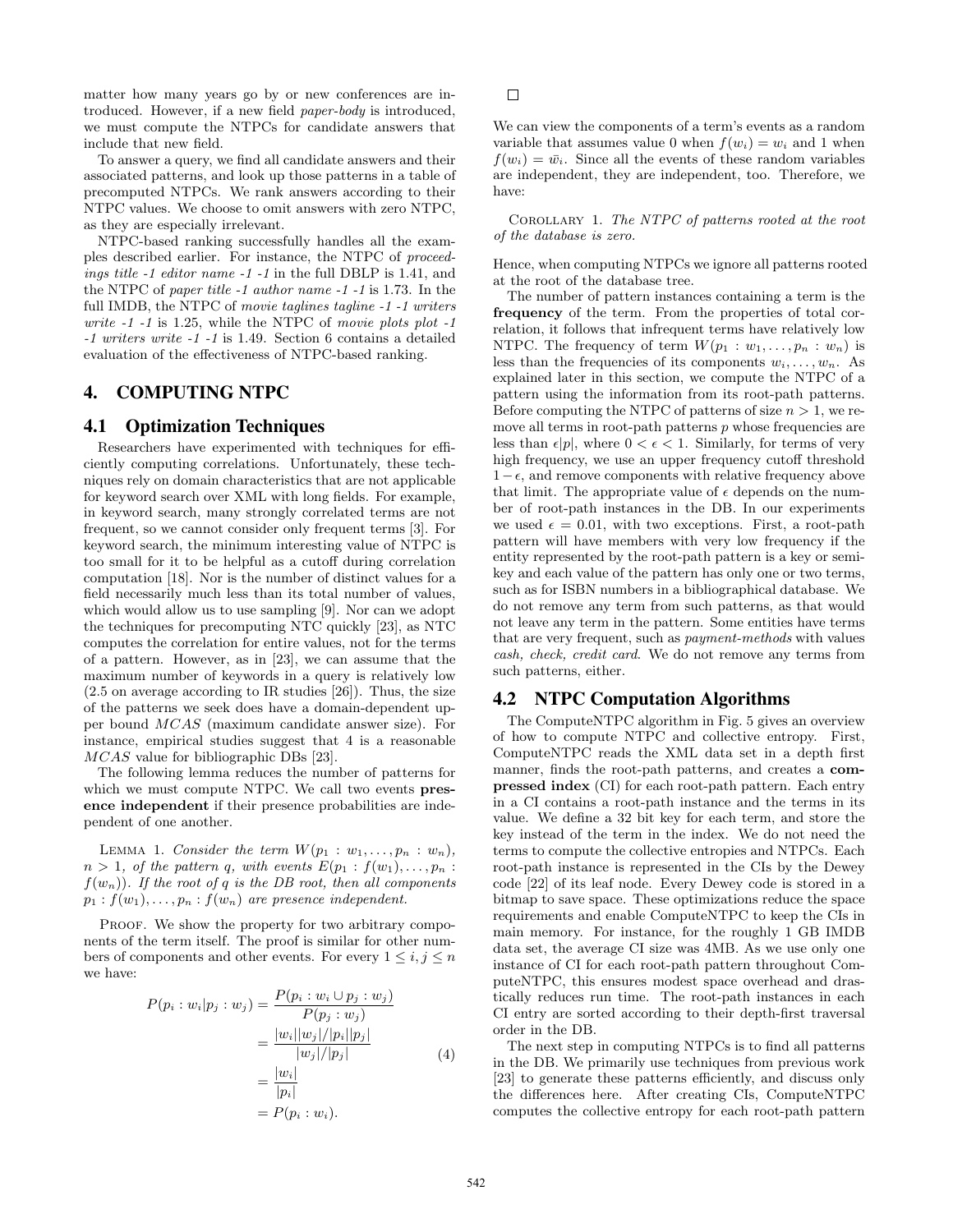|    | Input: XML data file <i>data</i>                            |  |  |  |  |  |  |  |  |  |
|----|-------------------------------------------------------------|--|--|--|--|--|--|--|--|--|
|    | Input: Maximum size MCAS of patterns to compute             |  |  |  |  |  |  |  |  |  |
|    | NTPC for                                                    |  |  |  |  |  |  |  |  |  |
|    | <b>Input:</b> Minimum term frequency $\epsilon$             |  |  |  |  |  |  |  |  |  |
|    | Output: Table CT of NTPC for data                           |  |  |  |  |  |  |  |  |  |
|    | /* Find the root-paths and build their CIs<br>*/            |  |  |  |  |  |  |  |  |  |
|    | 1 invdx = Create_CI(data);                                  |  |  |  |  |  |  |  |  |  |
|    | /* Compute the collective entropies<br>*/                   |  |  |  |  |  |  |  |  |  |
|    | 2 forall $p \in invdx$ do                                   |  |  |  |  |  |  |  |  |  |
| 3  | $\text{clt\_Entropy}(p);$                                   |  |  |  |  |  |  |  |  |  |
|    | /* Prune frequent and infrequent terms<br>*/                |  |  |  |  |  |  |  |  |  |
| 4  | $prune(p, \epsilon);$                                       |  |  |  |  |  |  |  |  |  |
|    | /* Initialize the set of prefix classes<br>*/               |  |  |  |  |  |  |  |  |  |
|    | 5 $pfxSet \leftarrow \emptyset$ ;                           |  |  |  |  |  |  |  |  |  |
|    | /* Add all root-path patterns as one prefix                 |  |  |  |  |  |  |  |  |  |
|    | */<br>class                                                 |  |  |  |  |  |  |  |  |  |
|    | $6 \text{ }pfxSet.add(invdx);$                              |  |  |  |  |  |  |  |  |  |
|    | 7 for $k = 2$ to $MCAS$ do                                  |  |  |  |  |  |  |  |  |  |
| 8  | $nextPfxSet \leftarrow \emptyset;$                          |  |  |  |  |  |  |  |  |  |
| 9  | $last = ()$                                                 |  |  |  |  |  |  |  |  |  |
| 10 | forall $pfx \in pfxSet$ do                                  |  |  |  |  |  |  |  |  |  |
| 11 | forall $p \in pfx$ do<br>/* Compute all prefix classes with |  |  |  |  |  |  |  |  |  |
|    | */<br>$\mathbf{prefix}\ p$                                  |  |  |  |  |  |  |  |  |  |
| 12 | $nextPfx \leftarrow \emptyset;$                             |  |  |  |  |  |  |  |  |  |
| 13 | forall $q \in pfx$ do                                       |  |  |  |  |  |  |  |  |  |
| 14 | $Jnt \leftarrow \text{join\_Pattern}(p, q);$                |  |  |  |  |  |  |  |  |  |
| 15 | for<br>all $r\in\operatorname{Jnt}$ do                      |  |  |  |  |  |  |  |  |  |
| 16 | if $subTrees(r) \not\subset pfxSet$ then                    |  |  |  |  |  |  |  |  |  |
| 17 | continue;                                                   |  |  |  |  |  |  |  |  |  |
|    | /* Find the root-paths and join                             |  |  |  |  |  |  |  |  |  |
|    | levels for the new pattern */                               |  |  |  |  |  |  |  |  |  |
| 18 | $rp \leftarrow \text{rootPaths}(r);$                        |  |  |  |  |  |  |  |  |  |
| 19 | $jl \leftarrow \text{joinLevels}(r);$                       |  |  |  |  |  |  |  |  |  |
|    | /* Join the CIs<br>*/                                       |  |  |  |  |  |  |  |  |  |
| 20 | $jTable \leftarrow join\_CIs(rp,jl);$                       |  |  |  |  |  |  |  |  |  |
| 21 | if $jTable.Freq = 0$ then                                   |  |  |  |  |  |  |  |  |  |
| 22 | continue;                                                   |  |  |  |  |  |  |  |  |  |
|    | */<br>/* Compute the NTPC                                   |  |  |  |  |  |  |  |  |  |
| 23 | $CT[r] \leftarrow NTPC(jTable);$                            |  |  |  |  |  |  |  |  |  |
| 24 | if $k \neq MCAS$ then                                       |  |  |  |  |  |  |  |  |  |
| 25 | $\left  \quad nextPfx.\text{add}(r); \right.$               |  |  |  |  |  |  |  |  |  |
|    |                                                             |  |  |  |  |  |  |  |  |  |
| 26 | if $k \neq MCAS$ then                                       |  |  |  |  |  |  |  |  |  |
| 27 | nextPfxSet.add(nextPfx);                                    |  |  |  |  |  |  |  |  |  |
|    |                                                             |  |  |  |  |  |  |  |  |  |
| 28 | $pfxSet \leftarrow nextPfxSet$                              |  |  |  |  |  |  |  |  |  |
|    | 29 return $CT;$                                             |  |  |  |  |  |  |  |  |  |
|    |                                                             |  |  |  |  |  |  |  |  |  |

Figure 5: ComputeNTPC: algorithm to compute NTPCs

in line 3. In line 4, ComputeNTPC prunes terms whose relative frequencies are less than  $\epsilon$  or more than  $1-\epsilon$ . In addition to lines 1-4, ComputeNTPC is different from the algorithms of [23] in its join operation at lines 18-20 and computing the correlation at line 23. After generating a pattern, in line 18 ComputeNTPC finds its root-paths, and then finds the levels of the LCAs of the root-paths. We call these levels join

|          | <b>Input:</b> List $rp$ of root-path patterns to join |         |  |  |  |  |  |  |  |  |
|----------|-------------------------------------------------------|---------|--|--|--|--|--|--|--|--|
|          | <b>Input:</b> List $jl$ of join levels                |         |  |  |  |  |  |  |  |  |
|          | <b>Output:</b> Join table $jTable$                    |         |  |  |  |  |  |  |  |  |
|          |                                                       |         |  |  |  |  |  |  |  |  |
|          | /* root-paths to CI mapping                           | */      |  |  |  |  |  |  |  |  |
|          | 1 $path2Ind = pathIndexMap(rp);$                      |         |  |  |  |  |  |  |  |  |
|          | /* Distinct CIs                                       |         |  |  |  |  |  |  |  |  |
|          | <b>2</b> index = indexes( $path2Ind$ );               |         |  |  |  |  |  |  |  |  |
|          | /* Group levels for each root-path                    |         |  |  |  |  |  |  |  |  |
| $\bf{3}$ | $qLvs = \text{group\_Levels}(rp, il);$                |         |  |  |  |  |  |  |  |  |
|          |                                                       |         |  |  |  |  |  |  |  |  |
| 5        | 4 for $i = 0$ to indcs.size - 1 do                    |         |  |  |  |  |  |  |  |  |
|          | nextInd.add(i);                                       |         |  |  |  |  |  |  |  |  |
|          | 6 repeat                                              |         |  |  |  |  |  |  |  |  |
|          | /* Read the terms from the CI entries                 | $\ast/$ |  |  |  |  |  |  |  |  |
| 7        | for $i = 0$ to indcs.size - 1 do                      |         |  |  |  |  |  |  |  |  |
| 8        | if $i \notin nextInd$ then                            |         |  |  |  |  |  |  |  |  |
| 9        | continue;                                             |         |  |  |  |  |  |  |  |  |
|          | buf[i].clear();                                       |         |  |  |  |  |  |  |  |  |
| 10       |                                                       |         |  |  |  |  |  |  |  |  |
| 11       | buf[i].add(nextBuf[i]);                               |         |  |  |  |  |  |  |  |  |
| 12       | $nextBuf[i] = NULL;$                                  |         |  |  |  |  |  |  |  |  |
| 13       | repeat                                                |         |  |  |  |  |  |  |  |  |
| 14       | $ent = indcs[i].next();$                              |         |  |  |  |  |  |  |  |  |
|          | /* No more entries                                    | $\ast/$ |  |  |  |  |  |  |  |  |
| 15       | if $ent = NULL$ then                                  |         |  |  |  |  |  |  |  |  |
| 16       | break;                                                |         |  |  |  |  |  |  |  |  |
|          | $/*$ If entries of the same index can be              |         |  |  |  |  |  |  |  |  |
|          | grouped                                               | $\ast/$ |  |  |  |  |  |  |  |  |
| 17       | if $\frac{grp(buf/i 0),ent, gLvs/i)}{b}$ then         |         |  |  |  |  |  |  |  |  |
| 18       | buf[i].add(ent);                                      |         |  |  |  |  |  |  |  |  |
|          |                                                       |         |  |  |  |  |  |  |  |  |
| 19       | else                                                  |         |  |  |  |  |  |  |  |  |
| 20       | $nextBuf[i] = ent;$                                   |         |  |  |  |  |  |  |  |  |
| 21       | break;                                                |         |  |  |  |  |  |  |  |  |
| 22       | until $false$ ;                                       |         |  |  |  |  |  |  |  |  |
|          |                                                       |         |  |  |  |  |  |  |  |  |
|          | /* Join groups of nodes                               | */      |  |  |  |  |  |  |  |  |
| 23       | for $i = 0$ to $buf[0].size - 1$ do                   |         |  |  |  |  |  |  |  |  |
| 24       | $resBuf[i][0] \leftarrow buf[0][i];$                  |         |  |  |  |  |  |  |  |  |
| 25       | for $i = 1$ to $rp.size - 1$ do                       |         |  |  |  |  |  |  |  |  |
| 26       | forall $rent \in resBuf$ do                           |         |  |  |  |  |  |  |  |  |
| 27       | forall $ent \in but [path2Ind[i]]$ do                 |         |  |  |  |  |  |  |  |  |
| 28       | if $leq$ leql(ent, rent) and                          |         |  |  |  |  |  |  |  |  |
|          | $jin(ent, rent. last, il[i-1])$ then                  |         |  |  |  |  |  |  |  |  |
| 29       | tmp.add(rent, ent);                                   |         |  |  |  |  |  |  |  |  |
|          |                                                       |         |  |  |  |  |  |  |  |  |
| 30       | $resBuf \leftarrow tmp;$                              |         |  |  |  |  |  |  |  |  |
|          | $tmp,{\rm clear}();$                                  |         |  |  |  |  |  |  |  |  |
| 31       |                                                       |         |  |  |  |  |  |  |  |  |
|          | /* Update the join table                              |         |  |  |  |  |  |  |  |  |
| 32       | jTable.add(resBuf);                                   |         |  |  |  |  |  |  |  |  |
|          | /* Find the next indexes to read                      |         |  |  |  |  |  |  |  |  |
| 33       | $nextInd \leftarrow nextGrp();$                       |         |  |  |  |  |  |  |  |  |
|          | 34 until $InextInd. empty()$ ;                        |         |  |  |  |  |  |  |  |  |
|          |                                                       |         |  |  |  |  |  |  |  |  |

35 return  $jTable;$ 

Figure 6: JoinCIs: Algorithm to join compressed inverted indexes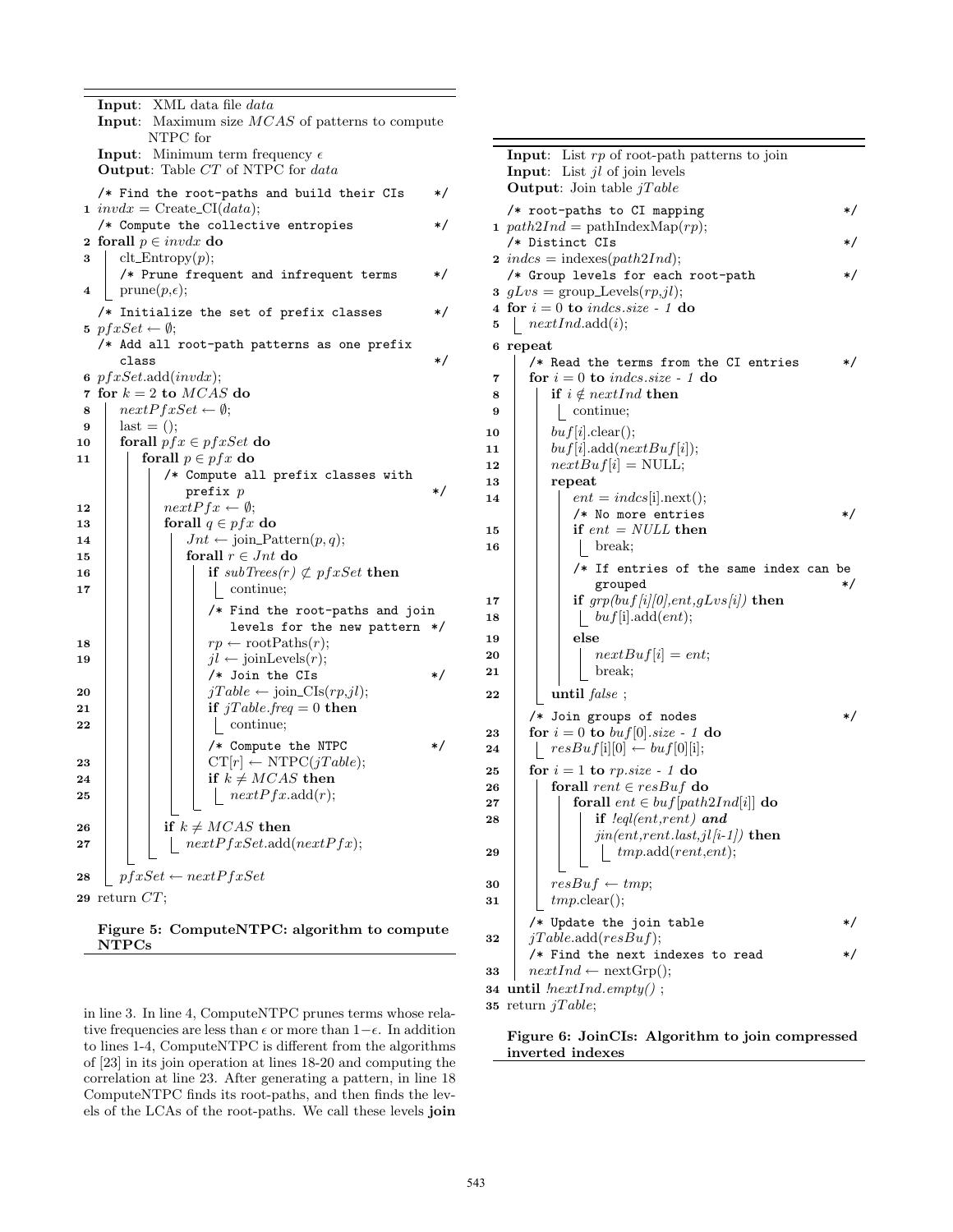Output: The entries of the next groups

1 for  $i = 0$  to nextInd.size-1 do 2 | if  $nextBuf = NULL$  then  $\mathbf{3}$  |  $nextInd$ .clear(); 4 | return; 5  $nextInd$ clear(); 6 if  $resBuf.size > 0$  then  $/*$  move over all  $CIs$   $*/$ 7 for  $i = 0$  to indcs.size-1 do  $\mathbf{8}$  | |  $nextInd[i] = i;$ 9 else  $/*$  Find the groups with the smallest LCAs 10  $\vert$  node ← MAX\_CODE; 11 for  $i = 0$  to indcs.size-1 do 12 if  $grpLCA(buf/i|0), gLvs/i) < node$  then 13 | |  $nextInd$ .clear(); 14 | |  $nextInd.add(i);$ 15 | |  $node = but[i][0]$ ; 16 else if  $grpLCA(buf[i][0]) = node$  then 17 | |  $nextInd.add(i);$ 

Figure 7: NextGrp: algorithm to find the next group to join

**Input:** Nodes  $n$  and  $m$  to group Input: Join level l **Output:** true if  $n$  and  $m$  can be grouped 1 if  $n = NULL$  or n.ancestor(l) = m.ancestor(l) then 2 | return true; 3 return false;

Figure 8: Grp: algorithm for the grouping test

| <b>Input:</b> Nodes $n$ and $m$ to join                         |
|-----------------------------------------------------------------|
| <b>Input:</b> Join level $l$                                    |
| <b>Output:</b> true if n and m can be joined                    |
| <b>1 if</b> $n$ ancestor(l) = m ancestor(l) and n ancestor(l+1) |
| $l = m {\cdot} ancestor(l + 1)$ then                            |
| $2 \mid$ return true;                                           |
|                                                                 |

3 return false;

#### Figure 9: Jin: test whether nodes can be joined at a particular level

levels. Each entry in a CI represents an instance of a rootpath  $p_i$  containing a root-path term  $w_i$ . Thus, joining the entries of root-paths  $p_1, \ldots, p_n$  of pattern q produces terms such as  $W(p_1:w_1,\ldots,p_n:w_n)$  of the pattern q.

Fig. 6 shows the join algorithm, JoinCIs. Many patterns have duplicates of the same root-path. For instance, the pattern bib paper author name -1 -1 author name -1 -1 -1 has the root-path *bib paper author name -1 -1 -1* two times. These root-paths share the same CI and our goal is to use only one CI for each root-path. Thus, the join algorithm finds the mapping from root-paths to unique CIs in line 1. The loop from line 6-34 moves down the entries of the CIs and joins them if possible. For example, assume JoinCIs wants to join the instances of root-path  $p_i$  with root-path  $p_i$  at level l. An instance of  $p_i$  can join with an instance of  $p_j$  if they have a common ancestor at level l or above. For instance, we can join the root-path bib paper author name -1 -1 -1 with the root-path bib proceedings title -1 -1 at level 0 to create instances of the pattern bib paper author name -1 -1 proceedings title -1 -1 in Fig. 2. The path instances 1 4 10 20 -1 -1 -1 and 1 4 11 22 -1 -1 -1, whose LCA (node 4) is at level 1, can both join with the instance  $1 \, 3 \, 8 \, -1 \, -1$ . We call all instances of a root-path that have an LCA at level l or lower a group.

The Grp function shown in Fig. 8 checks whether two instances are in the same group. Since each root-path in a pattern is adjacent to two other root-paths (except the first and the last root-paths in the traversal of the pattern, which are only adjacent to one), the root-path has two candidate group levels. As the groups of this root-path must join to the groups of all its adjacent root-paths, the pseudocode chooses the lowest level of the two as the grouping level. Consider a pattern  $q$  that consists of root-paths  $p_i$ ,  $p_j$ , and  $p_i$ , with join levels  $l_1$  and  $l_2$ , where  $l_1 < l_2$ . To perform the join, we must group all instances of  $p_i$  at  $l_1$  to form group  $g_1$ , and group its instances at level  $l_2$  to form group  $g_2$ . However, according to the definition of a group,  $g_2$  is a subset of  $g_1$ . Thus, we need only the group at level  $g_1$ . We use this technique to make the join operation faster. If a root-path occurs more than once in the same pattern, we create only one group for its instances. The group levels are computed at line 3 of JoinCIs. Every instance of a root-path belongs to only one group in each join operation. Thus, JoinCIs reads each member of a CI entry only once, and finds its group at lines 13-22.

JoinCIs then joins the groups in lines 25-31. The Jin method in Fig. 9 checks if two root-path instances can join at a given level. When two root-paths are the same, JoinCIs performs a self-join between the members of a group. Line 28 checks whether a root-path instance is different from the other root-path instances in a joint pattern instance. After joining the groups of the root-paths, JoinCIs inserts the keys of the joint terms in the join table at line 32. The join table is a hash table that maps the terms  $W$  of the produced pattern to the number of times  $|W|$  they appear in the pattern. Line 33 finds the CIs whose groups are the next ones to read. The NextGrp algorithm in Fig. 7 shows how to find these CIs. Every root-path instance belongs to only one group. Also, the entries in each CI are sorted. Thus, if the join operation was successful (lines 6-8), NextGrp must advance the cursor over all CIs. Otherwise, it must advance the cursor over the groups whose LCAs have the smallest Dewey codes among the current groups (lines 11-17). For the reasons mentioned earlier, these groups cannot join with any other group. Lines 1-4 of NextGrp check whether we have finished with any CIs. The time complexity of joining CIs is linear in the number of groups in each CI. If the join operation produces at least one pattern instance, line 22 of ComputeNTPCs computes the NTPCs using the join table.

## 5. USING NTPC AT QUERY TIME

We keep the collective entropy and NTPC for each pattern in a hash table in main memory during query processing. Our query processing system, SA3, finds each candi-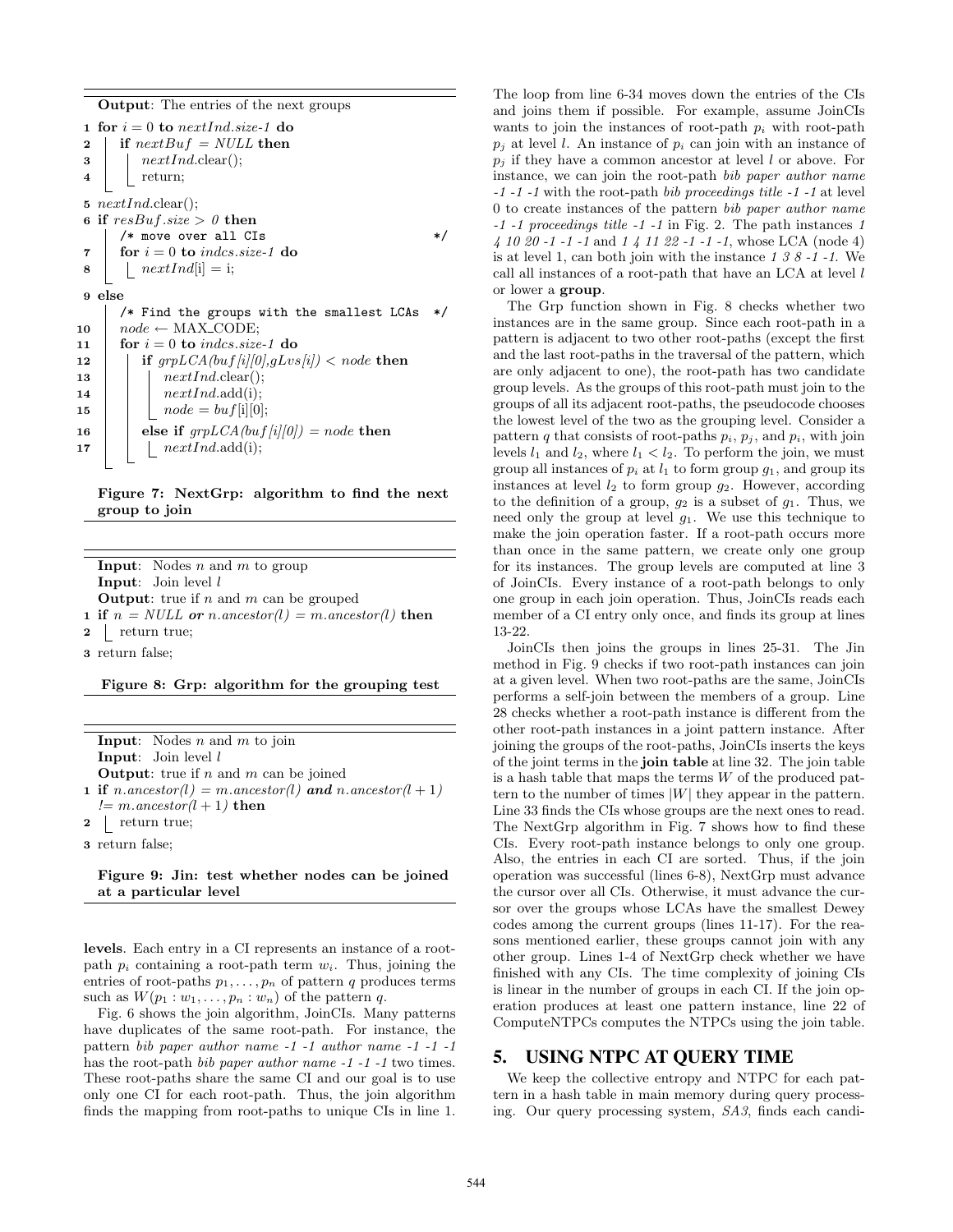|                         |      | $\epsilon = 0$ $\epsilon = 0.001$ $\epsilon = 0.01$ $\epsilon = 0.02$ $\epsilon = 0.03$ |      |      |       |
|-------------------------|------|-----------------------------------------------------------------------------------------|------|------|-------|
| $\mid$ DBLP             | 20.3 | 17.9                                                                                    | 13.7 | 12.1 |       |
| $\blacksquare$ IMDB     | 43.5 | 40.8                                                                                    | 34.9 | 33.0 | -31.8 |
| $\mathbf{XMark}$   56.5 |      | 48.5                                                                                    | 41.7 | 35.0 | -31.6 |

Table 1: NTPC computation time in hours, for different choices of  $\epsilon$ 

|                       | NTPC   CR |                           | XSearch   XReal   PN |       |                           | XRank |
|-----------------------|-----------|---------------------------|----------------------|-------|---------------------------|-------|
| $IMDB$   0.701        |           | $\mid$ 0.510 $\mid$ 0.612 |                      |       |                           |       |
| $\text{DBLP}$   0.834 |           | $\vert 0.834 \vert 0.794$ |                      | 0.790 | $\vert 0.621 \vert 0.591$ |       |

Table 3: Mean average precision (MAP) for DBLP and IMDB queries

date answer. It then extends the candidate answer to be a root-subtree, by adding the path from the root of that answer to the root of the DB. SA3 looks up the NTPC of the root-subtree pattern of the candidate answer, and ranks the answer based on its NTPC. We use a modified version of the query processing algorithm from [23] (call it SA2), which is in turn an extension of the SA algorithm from [8]; we refer the reader to those papers for details and a performance analysis. In the remainder of this section, we focus on SA3's unique features.

SA and SA2 use an inverted index to find nodes that contain the query terms. SA does not present answer values to the user; SA2 finds them by a sequential scan of the original XML files, which is slow. SA3 incorporates a new storage strategy and indexes to eliminate this problem.

At startup, SA3 reads the XML data set in a depth first fashion and stores it in a NODES table in Berkeley DB [2]. Each node is described in a separate tuple of NODES. The key of each tuple is the node's Dewey code and the remainder of the tuple contains its tag name, its parent's Dewey code, and its value if it is a content node.

SA3 builds an inverted index for the text information in the NODES table. Each entry in the inverted index for a term w contains two separate lists. The first list describes the leaf nodes whose values contain w. Each list entry contains the Dewey code of the node and the number of times w occurs in its value. The second list stores the number of times w occurs in the values of each node type (all the nodes with the same tag name constitute a node type). This information is required to compute the IR based ranks, as explained below. We store the inverted index as a table MATCHES in Berkeley DB.

SA2 returns only the answer subtrees. However, for many queries the user wants to also see the siblings of the leaf nodes, which can satisfy the user's underlying information need. For instance, for the query XML Integration in Fig. 1, returning the subtree rooted at node 5 is not useful. The user already knows the title, and probably wants to learn the author and/or booktitle of the paper. To address this need, SA3 presents the full subtree to the user. To this end, SA3 builds an additional index CHILDREN on the parental information of the DB nodes, and stores it in Berkeley DB. Given the Dewey ID of a node, a lookup in CHILDREN finds its children. For each candidate LCA, SA3 queries CHILDREN to reconstruct the full subtree.

# 6. EVALUATION



We evaluated ComputeNTPC and SA3 on a Linux machine with 2GB memory and a 2.13 GHz Intel Xeon CPU. We used two real-world and one synthetic data set: DBLP (529.9 MB, max depth 5), IMDB (994.8 MB, max depth 7), and XMark (1172.3 MB, max depth 11) [20]. We use XMark only to evaluate the scalability of ComputeNTPC, as there is no way to evaluate ranking quality for queries over a nonsense database. IMDB includes long text fields such as plot, quote, crazy-credit (interesting facts about movies' credits), tagline, goofs (mistakes in the movies), trivia, and others; these fields have not been included in any previous study of the effectiveness of XML keyword query processing strategies (including [23]), and serve to illustrate the effectiveness of NTPC in the presence of long text fields. DBLP does not have long text fields; we use DBLP to show that NTPC also works well when the DB does not have very long fields, and to demonstrate ComputeNTPC's scalability.

We set MCAS to 5 for DBLP and IMDB, which is a generous setting for both domains.

### 6.1 NTPC Computation Efficiency

Table 1 shows the time to load data, build supporting indexes, and compute NTPC, for different values of  $\epsilon$ . IMDB is close to twice as large as DBLP and is more nested, so it has more patterns and more CI indexes than DBLP, and IMDB's CIs are larger on average than DBLP's. IMDB also has longer text fields than DBLP, so its join tables are larger. Thus, with  $\epsilon = 0$ , ComputeNTPC takes a bit more than twice as long for IMDB as for DBLP. The average length of XMark fields is less than for IMDB, but XMark is about 20% larger and is more nested, so ComputeNTPC takes about 25% longer for XMark than for IMDB, with  $\epsilon = 0$ .

The NTPC for a pattern is a characteristic of the underlying domain. Once NTPCs are computed for a representative instance, they do not need to be recomputed until a structural update introduces new schema element types. Thus NTPC calculations will be rare for a populated DB, and the .5-2.5 day running times shown in Table 1 are reasonable for a rare task.

Larger values for  $\epsilon$  reduce the preprocessing time considerably. Run times drop off sharply at first as  $\epsilon$  increases, then begin to level off, for a total drop of roughly 1/3 before  $\epsilon$  grows too large. DBLP has more relatively infrequent terms than IMDB does. Thus, pruning infrequent terms reduces DBLP processing time the most. XMark content is randomly selected from a specific text collection, so XMark has relatively few infrequent terms and relatively many very frequent terms, compared to DBLP and IMDB. Thus, removing the terms with relative frequency greater than  $1 - \epsilon$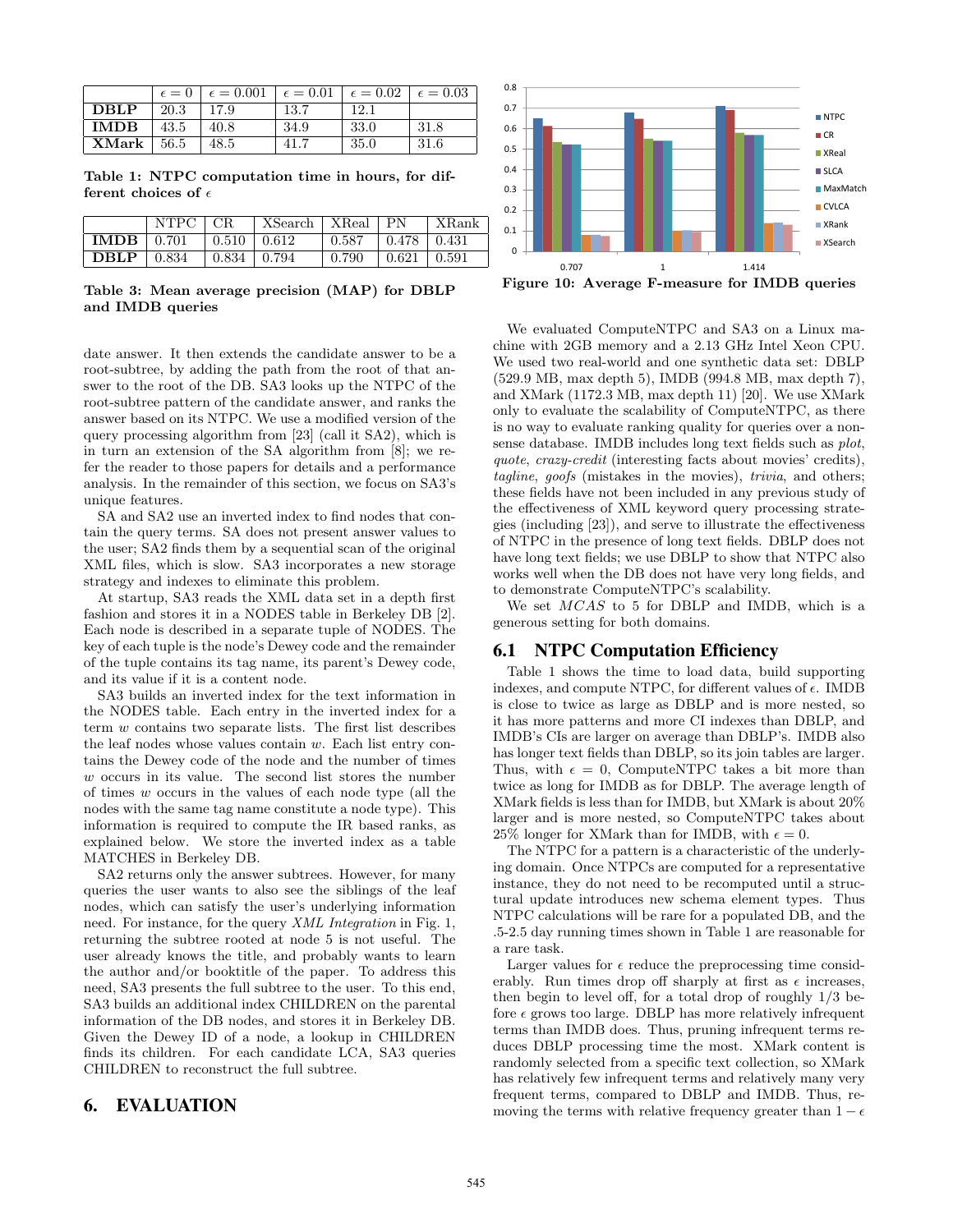|           | NTPC . | CR.   | XReal | SLCA  | MaxMatch | CVLCA   XSearch |       | <b>X</b> Rank |
|-----------|--------|-------|-------|-------|----------|-----------------|-------|---------------|
| Precision | 0.611  | 0.599 | 0.566 | 0.566 | 0.545    | 0.048           | 0.046 | 0.050         |
| Recall    | 0.985  | 0.965 | 0.918 | 0.798 | 0.798    | 0.975           | 0.976 | 0.975         |

Table 2: Average precision and recall for IMDB queries

helps to reduce the processing time for XMark. If  $\epsilon$  grows too large, highly correlated terms can be pruned, which will change NTPCs enough to change the ranking of query answers. For DBLP, this happens for  $\epsilon > .02$ . Since IMDB has longer fields than DBLP, this happens at  $\epsilon > .03$  for IMDB.

The final table of NTPCs was under 2MB for both DBs. Thus NTPCs can reside in main memory at query time.

# 6.2 Ranking Effectiveness

We used the IMDB and DBLP query workload from [24] to evaluate NTPC ranking quality. The queries came from 15 users who did not participate in the research. Each user submitted up to 5 queries to IMDB and DBLP, resulting in 40 queries for IMDB and 25 for DBLP. The exact workload can be found in [24]; we cannot list it here due to space limits. Users were given query results through a GUI interface where they can score each result as being relevant or irrelevant. We used the NTPCs computed for  $MCAS = 5$ and  $\epsilon = 0.02$  for DBLP, and  $\epsilon = 0.03$  for IMDB. No candidate answer had more than 4 leaf nodes, which shows that  $MCAS = 5$  was reasonable.

We first compared precision, recall, and F-measure [17] of NTPC against current methods: SLCA [27], MaxMatch [15], XRank [7], CVLCA [13], XSearch [5], XReal [1], and CR [23]. Recall gives the fraction of the relevant candidate answers that are included in the actual answer returned to the user. Precision gives the fraction of the returned answers that are relevant. The F-measure shows the tradeoff between precision and recall; it is computed as:

$$
F = \frac{(\beta^2 + 1)PR}{\beta^2 P + R}.\tag{5}
$$

Setting  $\beta = 1$  weights precision and recall equally. Values of  $\beta$  < 1 emphasize precision, while  $\beta$  > 1 emphasizes recall.

For DBLP, NTPC produced the exact same ranking for every query as did CR. In turn, CR has previously been shown to equal or outperform each of the six other methods on the same workload and DB instance, in terms of precision, mean average precision (for approaches that rank their answers), recall, and F-measure [23, 24]. This shows that NTPC maintains CR's good performance when the data set contains short text fields. DBLP text fields are relatively short, and none of the 25 queries in the DBLP workload demonstrated NTPC's potential advantage over CR when fields have similar text, such as "EDBT 2009" and "EDBT 2010". Since the performance of CR and the other six approaches for the DBLP instance and workload has been analyzed in previous work, we focus on IMDB in the remainder of this section.

Table 2 summarizes the recall and precision of all 8 methods on all 40 IMDB queries by averaging over all queries in the workload. NTPC had higher recall on IMDB queries than other methods including CR. The recall of the other approaches is lower, due to imperfect pruning heuristics. For example, SLCA and MaxMatch showed even lower recall on IMDB than they did for DBLP and for the data-oriented version of IMDB used in [24], which had its long text fields removed. Many relatively unimportant short and long text fields such as crazy-credit and quote are in the lower levels of the XML tree. Some important fields like title appear high in the tree. SLCA and MaxMatch remove answers whose roots are ancestors of other candidate answers. Thus, they omit many relevant answers. For instance, they do not return the obvious answers to Crime The Godfather and High School Musical; instead they return the plots of some crime movies, and only the plot for the "High School Musical" movie.

XReal also delivers lower recall for IMDB, compared to DBLP and the data-oriented version of IMDB. Since many TV shows, stored in show elements, do not have long text fields, their values are shorter. Thus they have fewer occurrences of query keywords, compared to movie elements. Therefore XReal filters out TV shows. However, our users wanted to see TV shows as well as movies, for example in the queries Pearl Harbor and Christian Bale. Even with long fields not a factor, XReal filters out all show elements for Christian Bale, as he appears mostly in movies. The relative precision and recall of XRank, CVLCA, and XSearch were the same, as they do not filter based on the content or the level of the root of the candidate answers.

Keyword search approaches that do not rank their answers are frustrating to use; for example, High School Musical returns over 100 answers under the baseline approach. We used mean average precision (MAP) to compare the ranking quality of all current XML keyword search approaches that do rank their answers: XRank, XSearch, XReal, CR, and NTPC. MAP shows how many of the relevant answers appear near the beginning of the returned list [17]. To compute MAP, we first consider each query Q separately. We compute the precision of all returned answers for Q, up to and including the ith relevant answer, for each value of i. The average of these precisions is called the average precision for Q. The MAP is the mean of the average precisions for all queries in the workload.

To compare NTPC with the content-based ranking of XSearch, XReal, and CR, we combined NTPC with pivoted normalization (PN) [17], an IR-style content ranking formula that we customized for XML. We control the relative weight of NTPC and PN as follows:

$$
r(t) = \alpha NTPC(t) + (1 - \alpha)ir(t),
$$
\n(6)

where  $ir(t)$  is the content score of the candidate answer, computed based on the classical PN formula.  $\alpha$  is a constant that controls the relative weight of structural and contextual information in ranking. If  $\alpha$  is set to 1, the formula uses only structural information. If  $\alpha = 0$ , we have pure PN. Based on our empirical evaluation, we set the value of  $\alpha$  to 0.8 when combining it with NTPC.

Table 3 shows the MAPs of the methods. XRank shows a relatively low MAP, as the movie domain and IMDB are not appropriate for PageRank-like heuristics. PN delivers a low MAP as well. Generally, PN ranks smaller fields and fields with more query keyword occurrences higher. There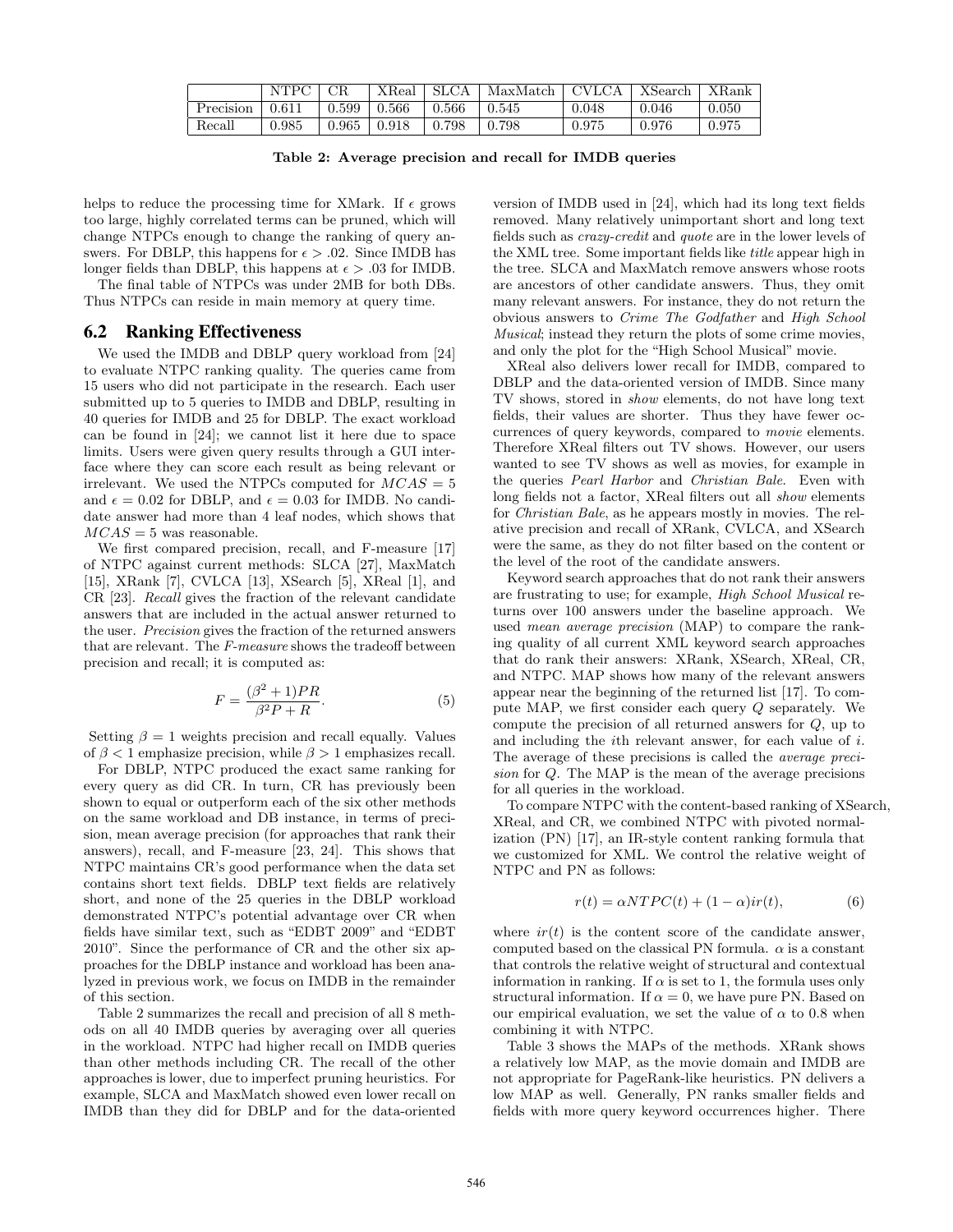are many fields of average length but different importance in IMDB, such as title, crazy-credit, and tagline, which have many words in common. For instance, for the query Artificial Intelligence, PN ranked some science fiction movies that have the terms *Artificial Intelligence* in their *tagline* and *plot* first, but the desired answer was the movie "Artificial Intelligence". XReal has the same problem, as it uses IR techniques. XReal assumes that fields with more occurrences of a query keyword are more important. For instance, the keywords of query Edward Norton appear more often in field actor than field producer. Thus, XReal ranks movies where Edward Norton acted higher than the movies he produced. Unfortunately, this heuristic works poorly for long fields, as they contain many words found elsewhere in the DB, and the unimportant (for the query) long fields may contain more of the query keywords than important fields do. For example, for query Beautiful Mind, XReal concludes that tagline is more important than *title*, because *tagline* has more occurrences of the word beautiful than title does, and ranks the desired answer with title "Beautiful Mind" low. XReal also ranks subtrees higher if they have many occurrences of the query keywords. Each movie has many long text fields in IMDB. Therefore, movies with similar subjects tend to have almost the same number of query keyword occurrences in their subtrees. For instance, all sequels to "The Mummy" have the same number of occurrences of *Mummy* and Return. However, the best answer to the query Return of the Mummy is the one with these words in its title, and XReal does not recognize this. This situation is common in data sets with long text fields.

XSearch uses an IR-style formula to rank its results. Thus, it has the same precision problems as PN. Moreover, it ranks the smaller subtrees higher. Thus, for the query Crime The Godfather, it ranks a movie whose keywords include *crime* and Godfather first, instead of the movie "The Godfather", which was the desired answer. XSearch has better MAP than PN and XRank, almost as good as that of XReal. CR performs only slightly better than PN, because CR does not work well for long text fields, as expected. NTPC correctly recognizes the important fields and patterns, and delivers better MAP than all other methods. For instance, for Artificial Intelligence and Return of the Mummy, NTPC ranks the desired movies first.

Fig 10 shows the F-measure of the 8 methods on IMDB; higher F-measures are better. NTPC's handling of long fields allows it to surpass CR, which in turn is significantly better than the other methods.

The MAP of NTPC is high but not perfect; NTPC does not return the perfect ranking for every query. The first reason is that some important fields have low collective entropy, such as Genera in IMDB. NTPC does not realize how important they are. The second reason is that our users preferred the most popular/famous papers and movies. IMDB and DBLP do not provide popularity information, although some related fields are present, such as award in IMDB. Resolving these issues is left as future work.

# 7. CONCLUSIONS

This paper has addressed a new challenge for XML keyword search: how to provide high-quality, well-ranked query answers when the data is highly structured but also contains long text fields such as paper abstracts or movie plot lines. Previous approaches to XML keyword search do not rank query answers well for such databases. We have proposed a approach to measure the correlation between both short and long text fields in such data sets, based on the new concept of normalized term presence correlation (NTPC). After a one-time computation of NTPCs, candidate answers for all subsequent queries are quickly ranked, based on the NTPC of their structure.

We performed a user study to evaluate the effectiveness of a NTPC-based keyword query system for data-oriented XML with and without long text fields. The study showed that the NTPC-based approach works as well as the best system previously available for data sets without long fields, and performs better than any previous system for data sets that include long fields. Since the naive method to compute NTPCs is very slow, we introduced optimization techniques and provided a faster algorithm to compute the correlation for schema elements. Our experiments on real and synthetic data sets of size .5-1.1 GB showed that NTPCs can be computed for data sets of this size in .5-2.5 days, which is reasonable for a one-time computation.

## 8. ACKNOWLEDGMENTS

We thank ChengXiang Zhai for helpful discussions and feedbacks. This work is supported by NSF grant number 0938071.

## 9. REFERENCES

- [1] Z. Bao, T. W. Ling, B. Chen, and J. Lu. Effective XML Keyword Search with Relevance Oriented Ranking. In Proceedings of the Twenty Fifth International Conference on Data Engineering, 2009.
- [2] Berkeley DB. http://www.oracle.com/technology/products/berkeleydb, 2008.
- [3] S. Brin, R. Motwani, and C. Silverstein. Beyond Market Baskets: Generalizing Association Rules to Correlations. In Proceedings of the Twenty Third ACM SIGMOD International Conference on Management of Data, 1997.
- [4] S. Chakrabarti, K. Puniyani, and S. Das. Optimizing Scoring Functions and Indexes for Proximity Search in Type-annotated Corpora. In Proceedings of the Sixteenth International World Wide Web Conference, 2007.
- [5] S. Cohen, J. Mamou, Y. Kanza, and Y. Sagiv. XSearch: A Semantic Search Engine for XML. In Proceedings of the Twenty Ninth International Conference on Very Large Data Bases, 2003.
- [6] T. Cover and J. Thomas. Elements of Information Theory. Wiley, 1983.
- [7] L. Guo, F. Shao, C. Botev, and J. Shanmugasundaram. XRANK: Ranked Keyword Search over XML Documents. In Proceedings of the Twenty Ninth ACM SIGMOD International Conference on Management of Data, 2003.
- [8] V. Hristidis, N. Koudas, Y. Papakonstantinou, and D. Srivastava. Keyword Proximity Search in XML Trees. IEEE Transactions on Knowledge & Data Engineering, 18(5):525–536, 2006.
- [9] I. F. Ilyas, V. Markl, P. Haas, P. Brown, and A. Aboulnaga. CORDS: Automatic Discovery of